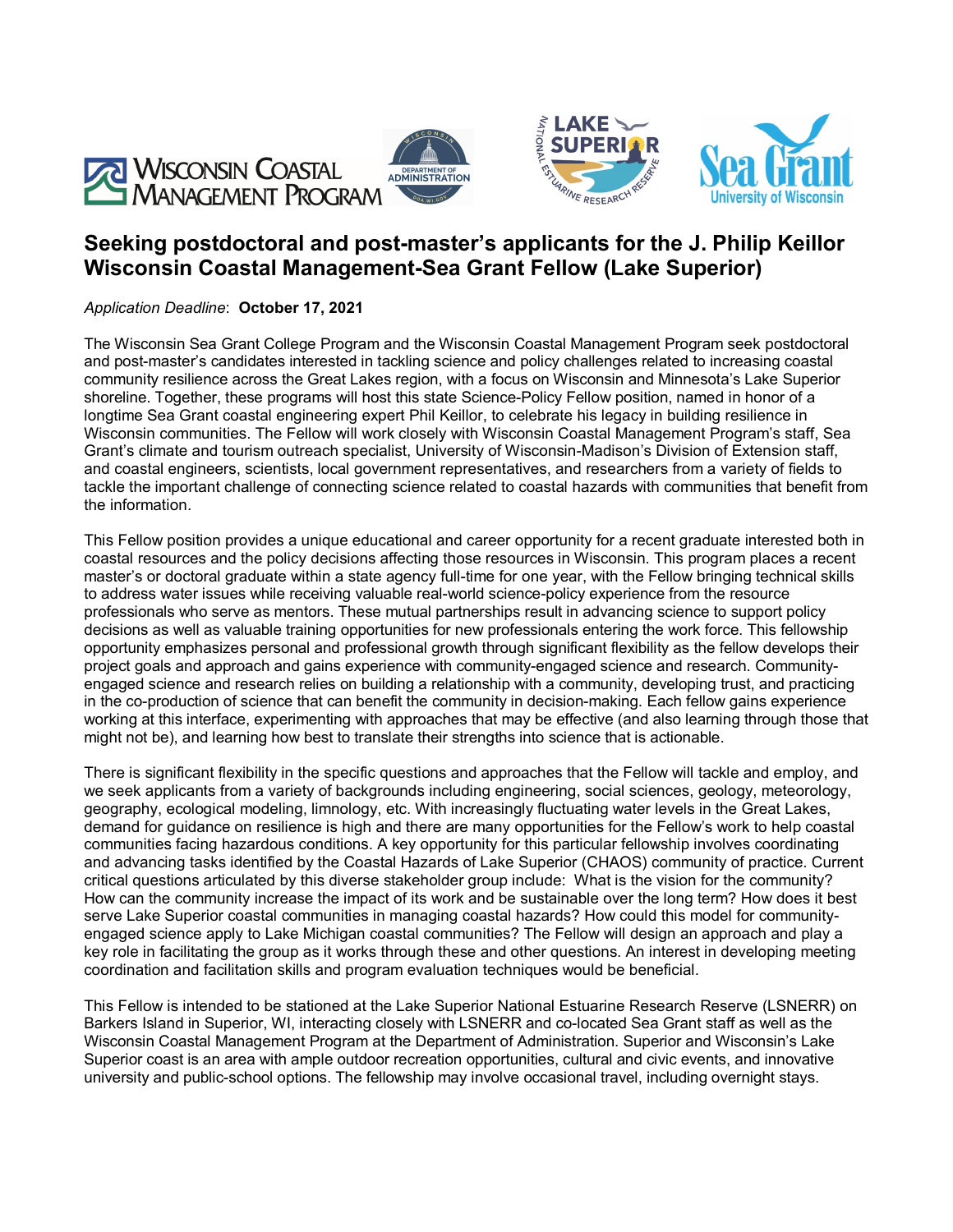UW-Madison is an Equal Employment, Equal Access Employer committed to increasing the diversity of our workforce. Diversity is a source of strength, creativity, and innovation for UW-Madison. We value the contributions of each person and respect the profound ways their identity, culture, background, experience, status, abilities, and opinion enrich the university community. We commit ourselves to the pursuit of excellence in teaching, research, outreach, and diversity as inextricably linked goals. The University of Wisconsin-Madison fulfills its public mission by creating a welcoming and inclusive community for people from every background-people who as students, faculty, and staff serve Wisconsin and the world.

More detail on the fellowship is below. If you have any questions, please contact: Jennifer Hauxwell at *[jennifer.hauxwell@aqua.wisc.edu](mailto:jennifer.hauxwell@aqua.wisc.edu)*.

## *Eligibility*

Any student or postgraduate who will have graduated in the past five years with a degree in an applicable field (see above) is eligible to apply. Fellows must have completed all degree requirements before starting the fellowship.

## *Stipend and Expenses*

Annual stipends are dependent on the Fellow's academic background, with post master's Fellows earning \$40,000 and postdoctoral Fellows earning \$55,000, both with additional benefits (see [http://www.ohr.wisc.edu/benefits/new-emp/grad.aspx\)](http://www.ohr.wisc.edu/benefits/new-emp/grad.aspx). Fellows will be allotted up to \$2,000 to cover fellowshiprelated travel and can include conferences. Additional travel associated with the fellowship may be covered by the host agency at the agency's discretion.

## *Application Requirements*

Application packages should be sent to *[jennifer.hauxwell@aqua.wisc.edu](mailto:jennifer.hauxwell@aqua.wisc.edu)* at the University of Wisconsin Sea Grant Institute and should include:

- 1. A personal statement that describes your background and abilities, your expectations from the fellowship experience, and how this experience fits with your career goals (2 pages or fewer)
- 2. Curriculum vitae with relevant educational, professional and volunteer experience (no length limit)
- 3. Copies of all undergraduate and graduate student transcripts
- 4. Up to 4 writing samples, both formal and informal (e.g., journal articles or other technical documents, popular articles, web resources, etc.)
- 5. Contact information for two professional references, including a faculty member from your graduating institution familiar with your academic record

Please use the naming convention "Last name – description of file" for all files associated with the application (e.g. "Smith – cover letter", "Smith – cv", "Smith – transcripts", etc.).

## *Selection Process*

Wisconsin Sea Grant and Wisconsin Coastal Management staff will identify a short list of candidates for interviews. Interviews will be conducted by a panel with representatives from both programs to determine the best fit for the position. It is expected that applicants will possess a strong background/training in an applicable field, strong analytical skills, an ability to manage projects and work independently, and excellent written and verbal communication skills.

## *Length of Assignment*

The length of assignment is one year with an anticipated start in early 2022. This timeline may be adjusted to accommodate academic semester needs or the needs of the candidates or funding institutions.

## *Host Agency Description*

The Wisconsin Coastal Management Program (WCMP) is a state program within the Department of Administration, focused on coastal resources around the Great Lakes. They are federally funded through the National Coastal Zone Management Program which is administered by the National Oceanic and Atmospheric Administration (NOAA). The aim of WCMP is to preserve and improve access to the natural and historic resources of Wisconsin's Great Lakes coasts. WCMP works with a network of federal, tribal, state, and local partners to support communities as they build resilience to coastal hazards. WCMP serves to connect coastal communities with resources and technical assistance through their extensive network of partners and provide